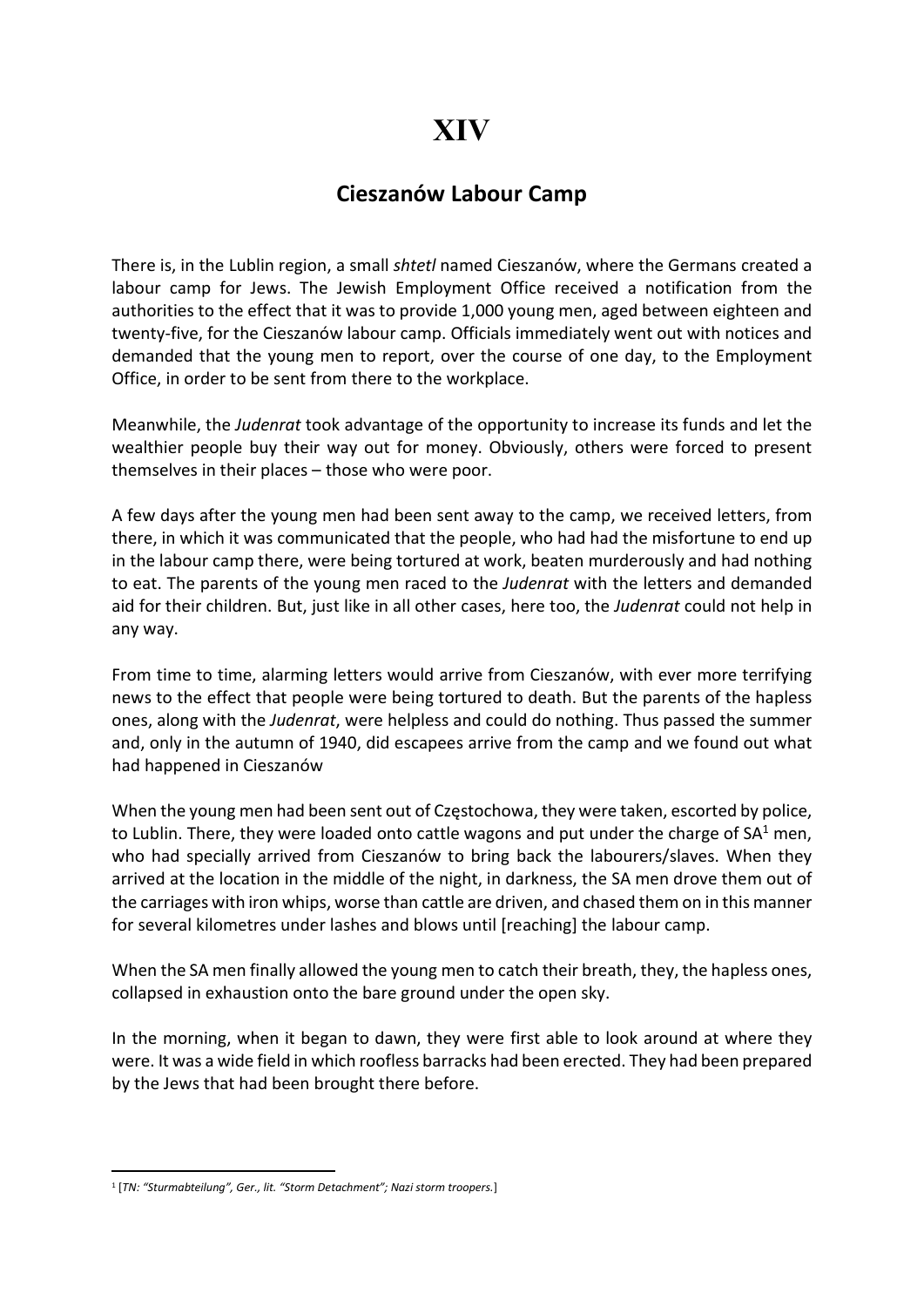There was no time to look around for long, because their immediately ordeal commenced. They were given their daily food rations - ten *deka* [100g] bread and half a litre watery soup and were taken to work in a nearby forest, where the Germans were secretly building fortifications next to the contemporary German-Russian border in the Lublin region. This was in 1940, while Germany and Russia were still in "friendly" relations.

Under the supervision of the SA men, the Jews dug pits. The Spitzruten [pointed rods], entwined with lead, flew over the Jewish heads during the work. With their Spitzruten and revolvers, the German murderers hacked at the young Jewish men's heads, mutilating faces, gouging out eyes and knocking out teeth – and very often, after such "operations", corpses were left lying at the workplace. The dead were immediately thrown into the pits and were covered with soil. To them, all the Jews had but one name - "Izrael".

Jews chopped down trees in the forest and the Germans beat [them]. It made no difference whether one worked well or not – everyone, without exception, was beaten murderously. The Germans thought up different means of torture - an SA character could suddenly shout at a Jew, "Hose runter! Arsch hoch! Leg sich hin!", which means "Trouser down! Raise the bottom part of your body up<sup>2</sup>! Lie down!" Such a twenty-odd-year-old young man would immediately lie down on the trunk of a chopped tree with his bare bottom up high and two comrades together, with whom the young man was working, were forced to take up two thin tree branches and beat their comrade with all their strength. If the beating was not to the killer's liking, he would also order the two comrades to lay down next to the first one and when all three were lying down, he took a piece of wood and began flaying and lashing their bodies with all his strength until blood sprayed. Oftentimes, he beat them so long, that the victims ceased to scream and fell unconscious from the tree trunk to the grass, which became wet with blood. Any of them, who did not immediately get up, was thrown into a pit and at once was covered up. It once occurred that a young man stood up in the middle of the beating and asked the SA man, "Why are you beating me?". That young man was frighteningly punished - they forced him to put his hands in his trouser pockets and, in this position, placed him standing in a pit and covered him with soil while still alive. They only let the hair protrude from the ground, so that the murderers could show what happened to someone who asked questions - "Jews", they said, "have to do everything they are told and not ask.".

The leader of the camp was a major named Dolf<sup>3</sup>. In the opinion of the Jews who slaved under him, the major had earned well the title "King of the Sadists". One of his favourite "games" was to line up a row of men and aim his revolver between his victims' eyes. But the Jews had already become so indifferent to death that it already made no impression on them when the sadist called them to this "game". Dying by a bullet was a "luxurious death" – it was preferable to be shot than to be beaten with crowbars or to be buried alive.

Major Dolf visited the workplace on a daily basis and, in every department, he left several young men dead. Major Dolf had a son not far from camp, who would often come on a visit to his father. The younger Dolf enjoyed sports and, in particular, loved boxing. He would line several Jews up in a hall and "teach" them boxing, beating them between the eyes, knocking out teeth and breaking noses. And, when the Jews already lay battered on the ground, he

<sup>&</sup>lt;sup>2</sup> [TN: "Arsch hoch!" literally means "Arse high!"]

<sup>&</sup>lt;sup>3</sup> [TN: Although often mentioned in Yiddish sources as "Dolf" with an "F", his actual surname was **Dolp** - SS-Sturmbannführer Hermann Dolp.]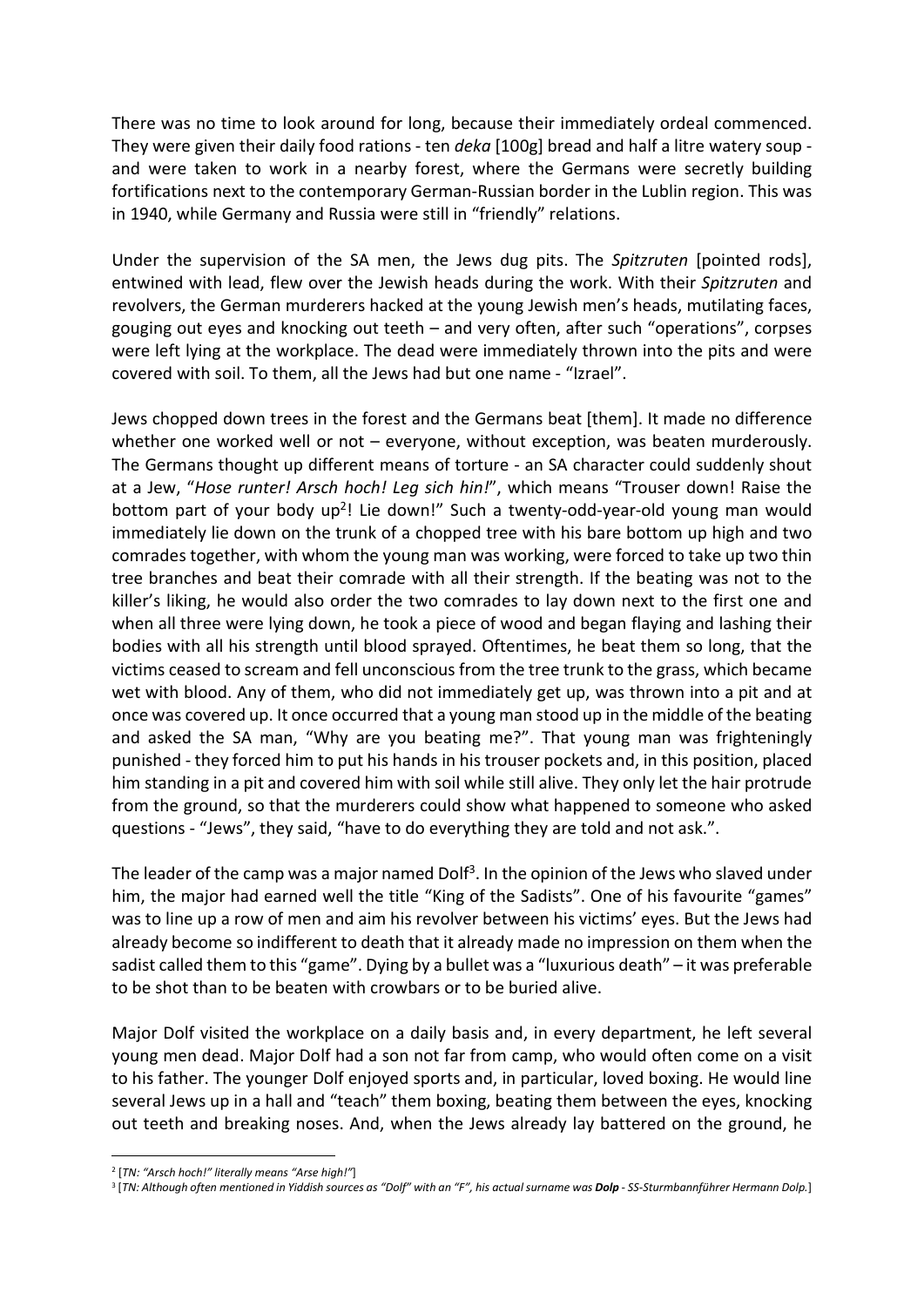beat them over the head with a piece of wood and chased them out of there, after which he brought in others to replace them. Thus, the "game" would be repeated several times. The younger Dolf, just like his father, was also fond of practising shooting. But instead of between the eyes, in the centre of the head. He did this in the following manner - he ordered a Jew to run and shot after him for as long as it took him to hit the centre of his head. Each time, he came to the camp, he had to engage in this type of "sport", for as long as it took him to hit with a bullet the exact centre of a "clever" Jewish head, as he would say.

Major Dolf and his son had large, trained dogs, that they would set on the Jewish workers. These hounds would savagely attack the victims and tear pieces of flesh from their faces and limbs. After carrying out this bloody work, they would be caressed and patted by their masters.

> \* \* \*

New transports with Jews arrived every day from the surrounding cities and shtetls. Older Jews also started to arrive. There were surely no more young people in those towns. Things in camp worsened increasingly. The masses of people were tortured [to death] and new ones came in their place. There were no sick people here, everyone was healthy and strong. When Dolf inspected the Jews every morning and asked who was ill, no one reported sick, because the sick would be shot.

One summer night, several SA men burst into a barrack holding metal whips. The Jews were lying on the bare ground. Upon hearing the tumult, they rose to their feet. The SA murderers, who were very drunk, ordered one hundred Jews to stand naked in the yard. Several Jews were shot on the spot, the others were given the command to march into the shtetl Cieszanów. Upon arrival in the shtetl, the Jews were forced onwards naked to the cemetery. Only three young men managed to escape along the way. When the tortured men arrived in the cemetery, their limbs were skinned from the whips and burnt like in a flame of fire from the lashes that had constantly hailed upon them while being forced on the way. The killers ordered them to dig pits, but there were no spades. They drove the hapless people into a swamp and shot all of them there.

Several young men in the barrack decided to flee to the Russian side. For several days, they worked diligently, so as not to arouse any suspicion. On one dark night, they cautiously left the barrack. They went into a forest and crossed to the Russian side. After wandering about for several hours, they were stopped by the Russian border guards, which took them for a hearing before a military commission. The young men were interrogated regarding the horrendous conditions in the labour camp with the Germans and their declarations were recorded. But they explained to them that, according to an agreement with the Germans, the Russians were not permitted to let anyone illegal across the border and that the young men, therefore, needed to be sent back to the Germans. No weeping or begging was to any avail and, on a dark night, they were taken back to the border by Russian soldiers.

The despairing young men were forced to sneak back into the camp, where they joined a different workgroup, thus erasing their traces.